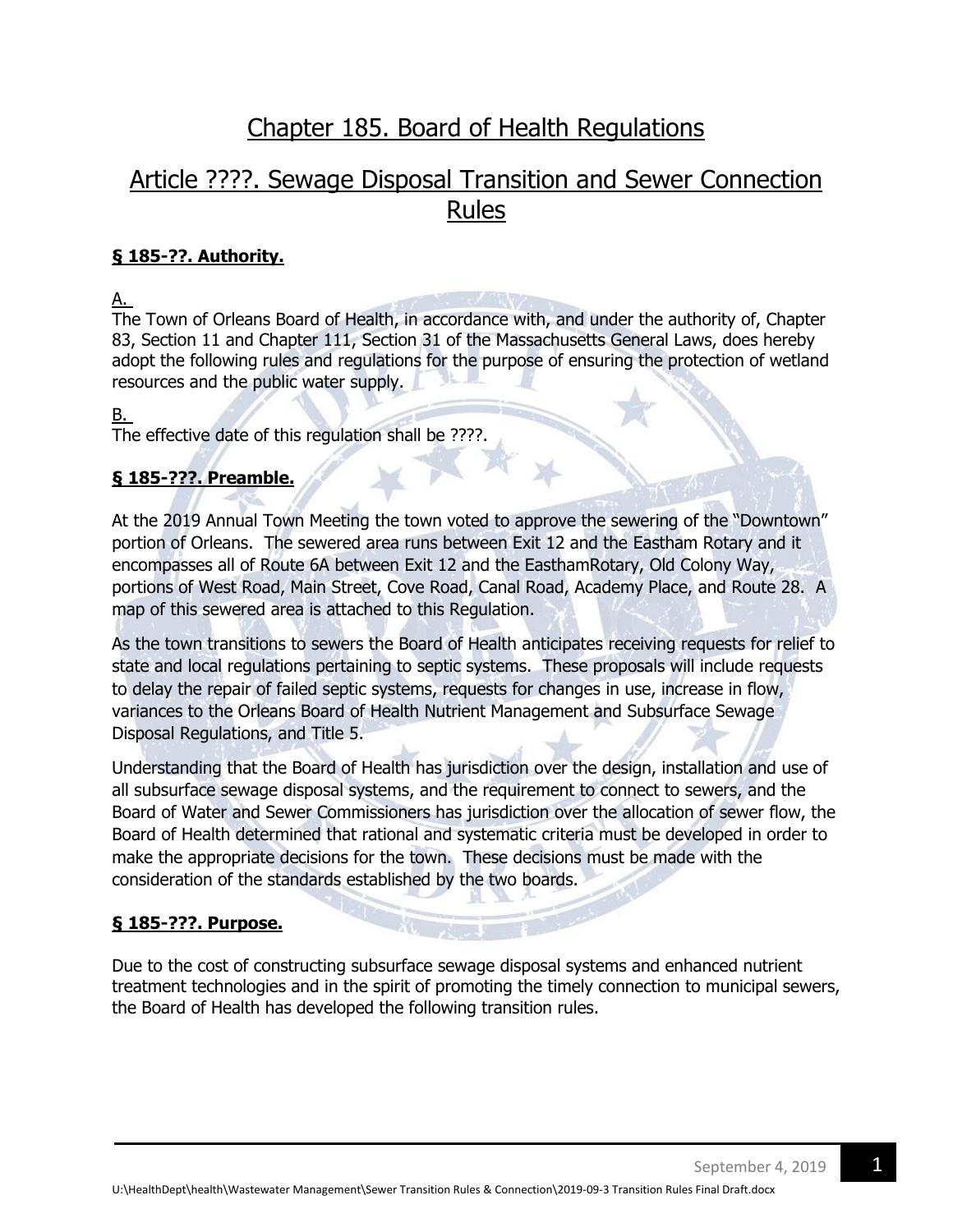#### **§ [185-???. Definitions.](http://ecode360.com/print/OR1150?guid=14923935,14923909,14923912,14923913,14923914,14923945,14923959,14923965,14923992,14923993,14924000,14924004,14924005,14924008#14923914)**

For purposes of this regulation, the following definitions shall apply: **ACRE**

> A unit of land measure equal to 40,000 square feet which is considered a building acre in accordance with standard real estate practices.

# **[APPROVED CAPACITY](http://ecode360.com/print/14923916#14923916)**

The capacity of a 1978 code system reflected by the sewage flow as shown on the Disposal Works Construction Permit Application or as shown on the Certificate of Compliance, whichever is less for that system and not the calculated capacity based on 1978 code loading rates which may account for over design or safety factors. For a system designed in accordance with 310 CMR 15.000, the approved calculated capacity is based on the loading rates found at 310 CMR 15.242.

#### **[DESIGN FLOW](http://ecode360.com/print/14923918#14923918)**

The quantity of sanitary sewage, expressed in gallons per day (gpd), for which a system must be designed in accordance with 310 CMR 15.203.

# **EMERGENCY REPAIR PLAN**

A proposed emergency repair of a septic system to address an acute failure. An emergency repair plan would include non-traditional short term repairs to offer a short term solution designed to protect the Public Health, Safety and the Environment.

# **[ENHANCED TREATMENT SYSTEMS](http://ecode360.com/print/14923921#14923921)**

A septic system that is designed to increase removal of nitrogen from effluent as compared to that removed by a standard Title 5 septic system.

# **[FACILITY](http://ecode360.com/print/14923922#14923922)**

Any real property (including any abutting real property) and any buildings thereon, which is served, is proposed to be served, or could in the future be served, by a system or systems, where:

[\(a\)](http://ecode360.com/print/14923923#14923923) legal title is held or controlled by the same owner or owners; or

[\(b\)](http://ecode360.com/print/14923924#14923924) the local Approving Authority or the Department of Environmental Protection (DEP) otherwise determines such real property is in single ownership or control pursuant to 310 CMR 15.011 (aggregation).

# **[LOT](http://ecode360.com/print/14923925#14923925)**

An area or parcel of land in undivided ownership with definite boundaries, used or available for use as the site of one (1) or more buildings.

# **[NEW CONSTRUCTION](http://ecode360.com/print/14923927#14923927)**

The construction of a new building for which an occupancy permit is required or an increase in the actual or design flow to any existing structure through addition, renovation or modification or a change in use. New construction shall not include replacement or repair of an existing building totally or partially destroyed or demolished if there is no increase in flow.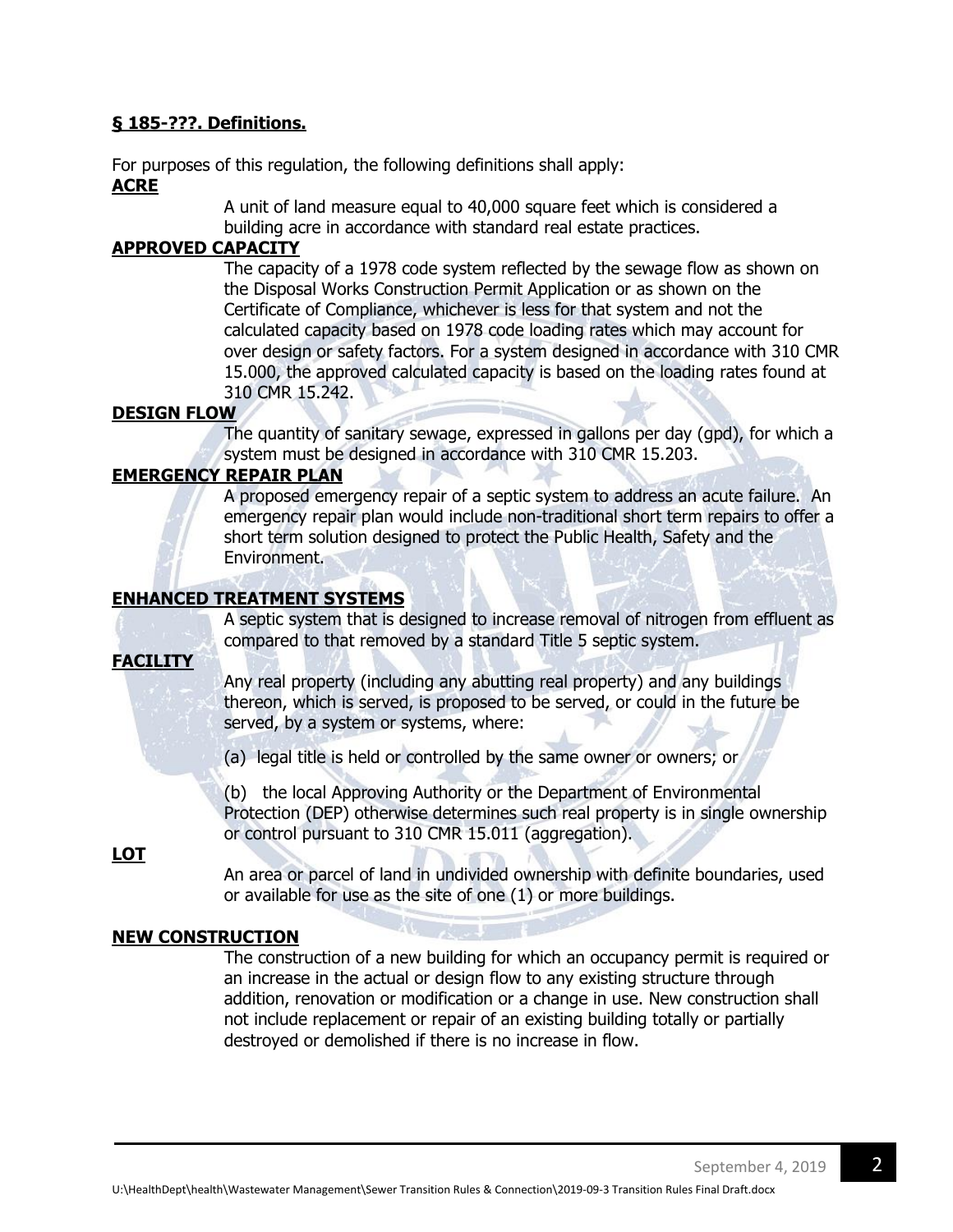#### **NON-CONFORMING SYSTEM**

Any system which is not in full compliance with the standards and requirements of 310 CMR 15.000 and for which a variance or local upgrade approval has not been obtained.

# **[ON-SITE SUBSURFACE SEWAGE DISPOSAL SYSTEM](http://ecode360.com/print/14923931#14923931)**

A system or series of systems for the treatment and disposal of sanitary sewage below the ground as defined by 310 CMR 15.000 of the State Environmental Code, Title 5.

#### **WASTEWATER**

Sanitary sewage consisting of either greywater or blackwater or a combination of greywater and blackwater from domestic, commercial and other non-industrial sources. Wastewater does not include stabilized waste.

#### **[WATERSHED](http://ecode360.com/print/14923934#14923934)**

For the purposes of this regulation a watershed is defined as the area of land under which the groundwater collects and flows towards or into a specific pond and/or estuary.

# **§ [185-???. Applicability.](http://ecode360.com/print/OR1150?guid=14923935,14923909,14923912,14923913,14923914,14923945,14923959,14923965,14923992,14923993,14924000,14924004,14924005,14924008#14923935)**

The transition regulations apply to properties contained within the Sewer Service Area which are eligible for connection into the Municipal Wastewater System, Phase I, upon its availability:

- 1. Sewage Disposal Works Construction Permit Applications for New Construction, renovations, additions or change of use of a facility that increases the design flow to the septic system.
- 2. Repairs to sewage disposal systems with no proposed increase in sewage flow.
- 3. Properties subject to the Nutrient Management Regulations
- 4. Building Permit Applications for new construction, renovations, additions or change in use that increases the sewage design flow.

# **Section 185-??? Jurisdiction**

The following fall under the jurisdiction of the Board of Health

- Ordering the connection to the municipal sewer system.
- Granting relief to the repair of septic systems
- o Granting relief to the Nutrient Management Regulations
- Granting relief to the installation of new septic systems for the increase in sewage flow.

The following fall under the jurisdiction of the Board of Sewer and Water Commissioners

Determination of the allocation of sewerage flow for each parcel.

#### **Section 185 - ??? Transitional Relief To The Repair Of Septic Systems Located In The Municipal Wastewater System, Phase I.**

Transitional Relief to the repair of septic systems located in the Municipal Wastewater System, Phase I, may be granted when in the opinion of the Board of Health the person requesting the relief demonstrates that public health, safety and the environment can be protected by taking preemptive measures to monitor and maintain the failed system. In making its determination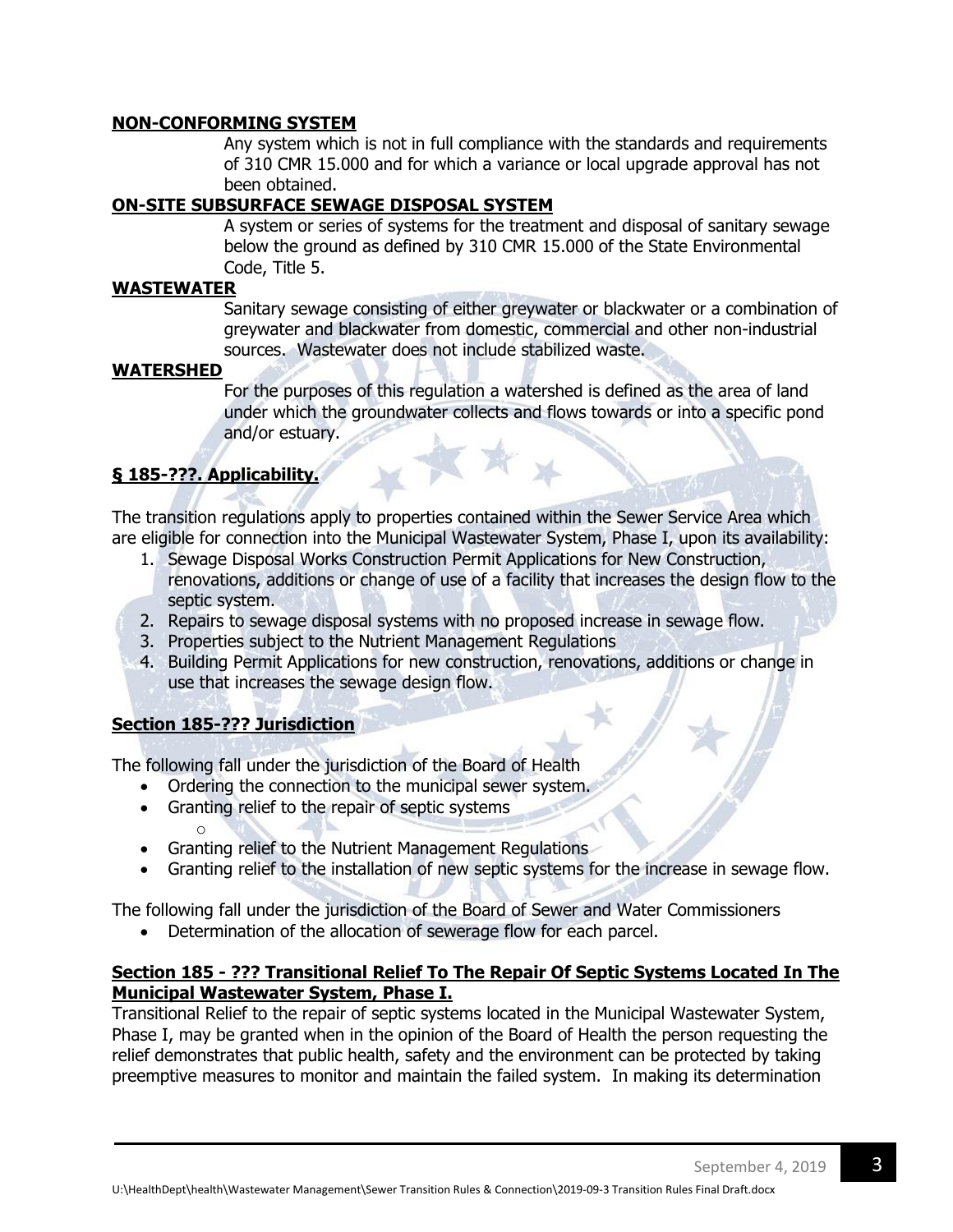the Board of Health will take into account structural integrity, depth to groundwater, separation to wells, wetlands, and drainage systems discharging into wetlands.

Each system will be reviewed on a case by case basis and based on the severity of the impact on public health, safety and the environment the owner may have to:

# **A. Failed Systems**

- 1. For systems that have been ordered to be repaired due to hydraulic failure, the presence of cesspools, or for systems failing to protect public health, safety, or the environment extensions to repair for up to two years can be granted by the Board of Health. Each system will be reviewed on a case by case basis to determine its effect on public health, safety and the environment. Based on the Board's determination that the system can be maintained in a sanitary manner, the Board may grant an extension to the date of compliance subject to conditions which may include:
	- a. Repair the system in full compliance with Title 5 and the Orleans Board of Health Subsurface Sewage Disposal Regulations.
	- b. Make a minor repair to correct the failure.
	- c. The system owner must contract with a Professional Civil or Sanitary Engineer, Registered Sanitarian, or a DEP system inspector who shall inspect the system on a frequency prescribed by the Board of Health. Such inspection shall include an evaluation of the structural integrity of the septic system and/or an evaluation of the liquid level in the soil absorption system and corresponding recommendations for pumping.
	- d. The system owner shall hire a Professional Civil or Sanitary Engineer or Registered Sanitarian to design a high effluent alarm for the failing septic system. Such alarm shall be designed to sound when the liquid level reaches a height that has 48 hours capacity in the system. The owner will be responsible for pumping the septic system whenever the alarm sounds.
	- e. The owner of the property must hire a Professional Engineer or Registered Sanitarian who will design an emergency repair plan for the short term repair of the septic system, receive the necessary variances and apply for a Disposal Works Construction Permit.
	- f. The owner of the property must hire a Professional Engineer to design a plan for the connection of the facility to the municipal sewer system. Such design must meet the specifications described in the Orleans Board of Water and Sewer Commissioners Sewer Use Rules and Regulations.
	- g. The owner of the property must install the sewer line to the property line making it available for immediate connection upon receiving notification to connect from the town.
	- h. Sufficient funds, as determined by the town, for the connection to the municipal sewer must be placed in an escrow account. The Board of Health must receive documentation that the escrow account is dedicated solely to the replacement of failed systems, or for the connection to a town sewer and must not be a general escrow account.
	- i. If the septic system becomes structurally unsound, causes sewage to be discharged to the ground surface or back-up into the facility that it serves, the process for a repair of the system must begin immediately.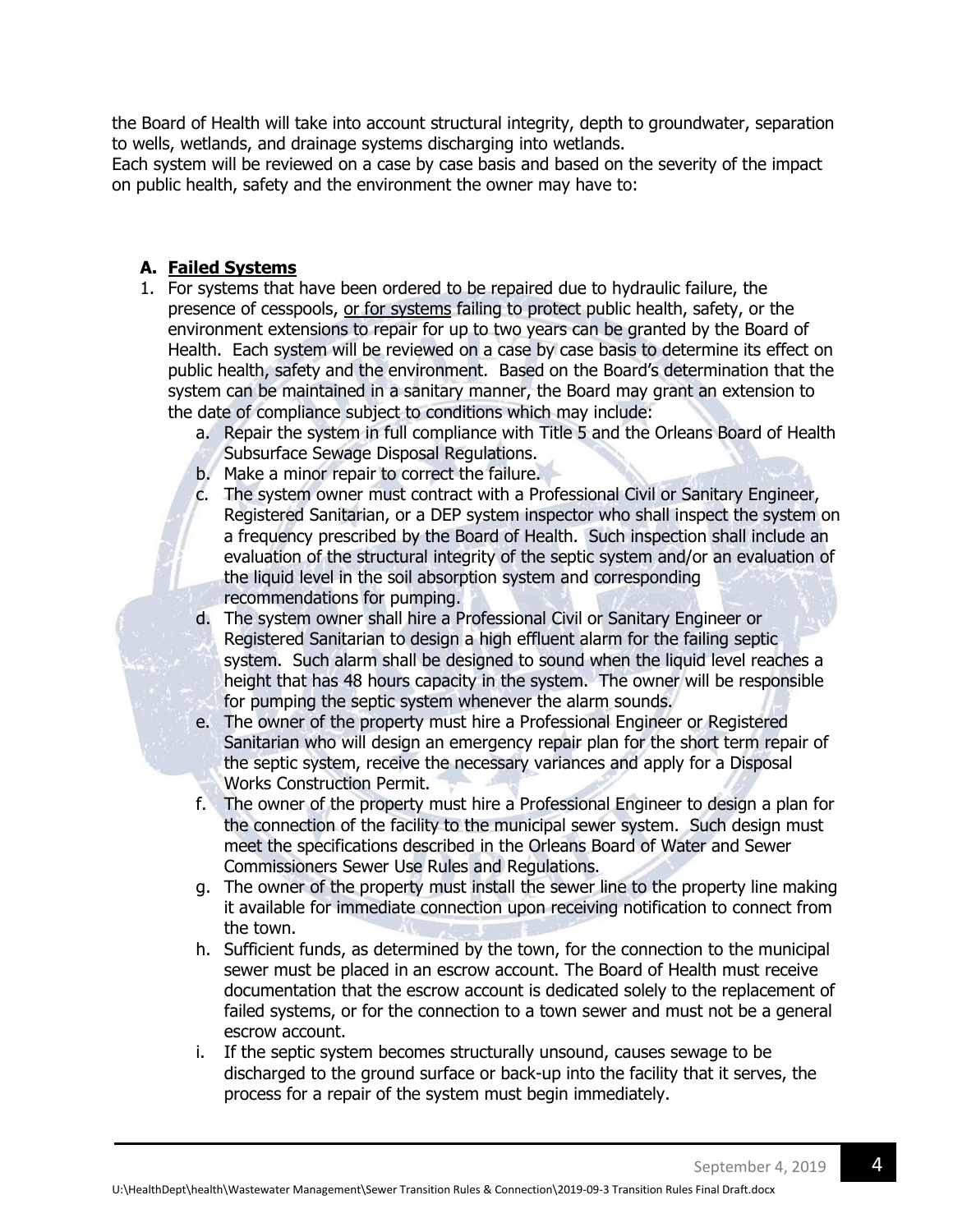j. The owner of the property must agree to connect to the municipal sewer within 90 days upon notification from the town that the sewer is available for connection.

# **Section 185-??? Facilities For Which New Construction, Change In Use, Or Increase In Flow Are Proposed.**

## **A. Facilities Seeking Relief from the Orleans Subsurface Sewage Disposal Regulations and Nutrient Management Regulations**

Transitional relief to the construction of a new septic system or increase in the sewage design flow to an existing septic system located on property located in the Municipal Wastewater System, Phase I, may be granted when in the opinion of the Board of Health the person requesting the relief demonstrates that public health, safety and the environment can be protected. In making its determination the Board of Health will take into account the size of the property, the proposed design flow, depth to groundwater, separation to wells, wetlands, and drainage systems discharging into wetlands.

Properties located in the Municipal Wastewater System, Phase I may be approved through these Transition Rules without strict adherence to the provisions of the Orleans Subsurface Sewage Disposal Regulations and the Orleans Nutrient Management Regulations. Each proposal will be reviewed on a case by case basis and based on the severity of the impact on public health, safety and the environment the Board may grant approval subject to conditions which may include:

- 1) All proposals for an increase in sewage flow without being in full compliance with the Nutrient Management Regulations must:
	- a) Receive written approval from the Board of Water and Sewer Commissioners documenting that there is adequate allocated flow available for the property that the proponent is seeking the increase in flow.
		- i) Upon receiving approval from the Board of Water and Sewer Commissioners a proponent may petition the Board of Health for relief from the Orleans Sewage Disposal Regulations and Orleans Nutrient Management Regulations;
			- (1) No property shall receive an increase in sewage flow at a ratio of greater than 660 gpd/40,000sf of land.
			- (2) No property shall exceed the allocated flow established by the Board of Water and Sewer Commissioners.
			- (3) No proposal to increase the sewage flow greater than 33% above the existing established flow shall be approved.
	- b) A site and sewage plan, showing either the existing conditions or proposed system must be submitted to the Board of Health. Such plan must show at a minimum:
		- i) Every plan for a system shall be of suitable scale (one inch  $=$  40 feet or fewer for plot plans and one inch  $= 20$  feet or fewer for details of system components) and shall include depiction of: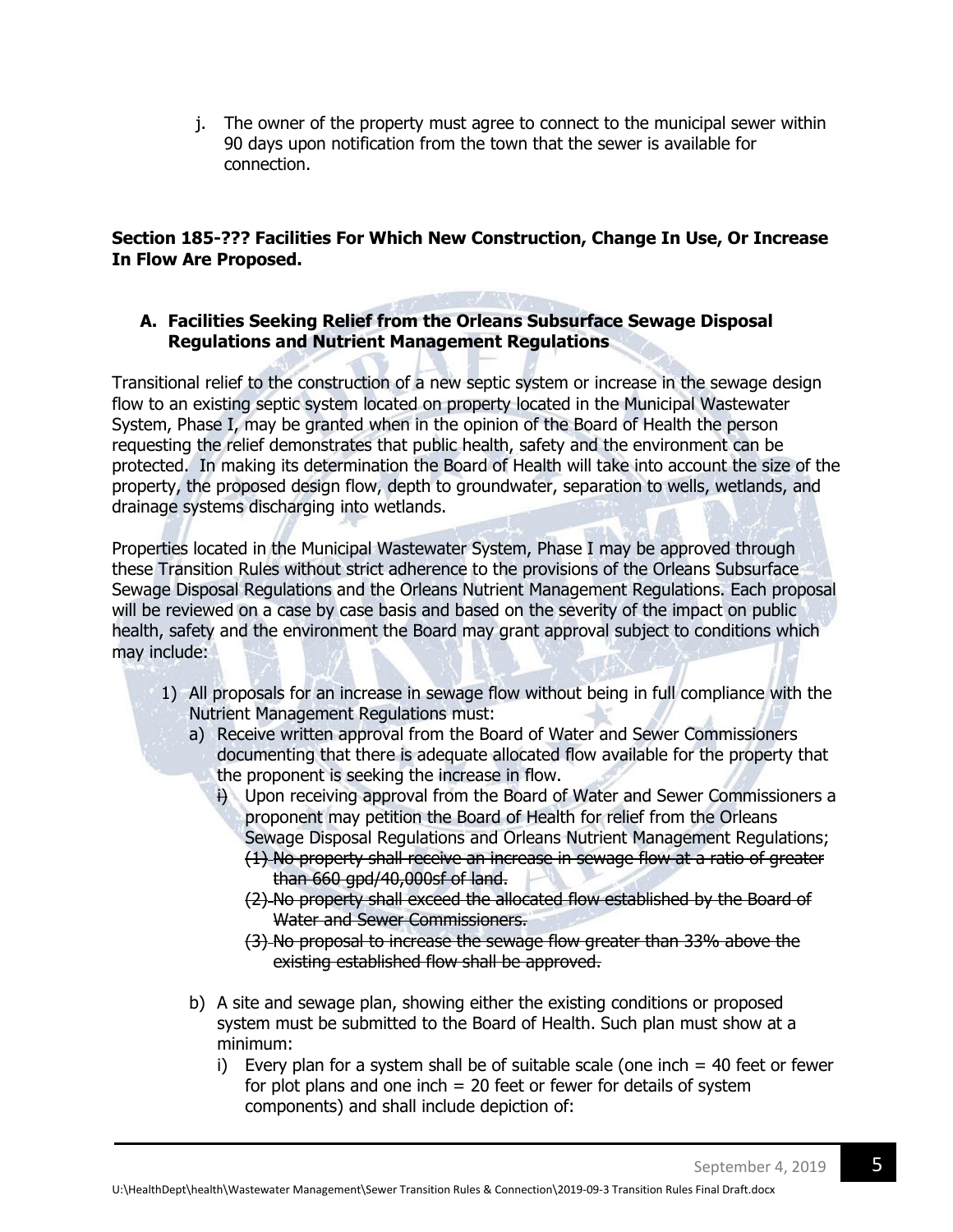- ii) The legal boundaries of the facility to be served;
- iii) The location of all dwelling(s) and building(s) existing and proposed on the facility and identification of those to be served by the system;
- iv) The location of existing or proposed impervious areas, including driveways and parking areas;
- v) Location and dimensions of the system (including reserve area);
- vi) System design calculations, including design daily sewage flow, septic tank capacity (required and provided); soil absorption system capacity (required and provided);
- vii) Location of every water supply, public and private,
- viii) Location of water lines and other subsurface utilities on the facility;
- ix) A complete profile of the system;
- c) A nitrogen loading report depicting the nitrogen concentration both existing and proposed.
- d) The owner of the property must hire a Professional Civil or Sanitary Engineer to design a plan for the connection of the facility to the municipal sewer system. Such design must meet the specifications described in the Orleans Board of Water and Sewer Commissioners Sewer Use Rules and Regulations.
- e) A nitrogen loading report depicting the nitrogen concentration both existing and proposed.
- f) Sufficient funds, as determined by the town, for the connection to the municipal sewer must be placed in an escrow account. The Board of Health must receive documentation that the escrow account is dedicated solely to the replacement of failed systems, or for the connection to a town sewer and must not be a general escrow account.
- g) The owner of the property must agree to connect to the municipal sewer within 90 days upon notification from the town that the sewer is available for connection.

#### **Section 185-??? Circumstances Where No Relief Can Be Granted:**

- 1) No system serving new construction, change in use, or increase in flow in a Title 5 Nitrogen Sensitive area shall be designed to receive or shall receive more than 440 gallons of design flow per day per acre of land area except as set forth in 310 CMR 15.216 (aggregate flows) or 15.217 (enhanced Nitrogen removal).
- 2) No system serving new construction, change in use, or increase in flow where the use of both on-site systems and drinking water supply wells is proposed to serve the facility shall be designed to receive or shall receive more than 440 gallons of design flow per day per acre of land area except as set forth in 310 CMR 15.216 (aggregate flows) or 15.217 (enhanced Nitrogen removal).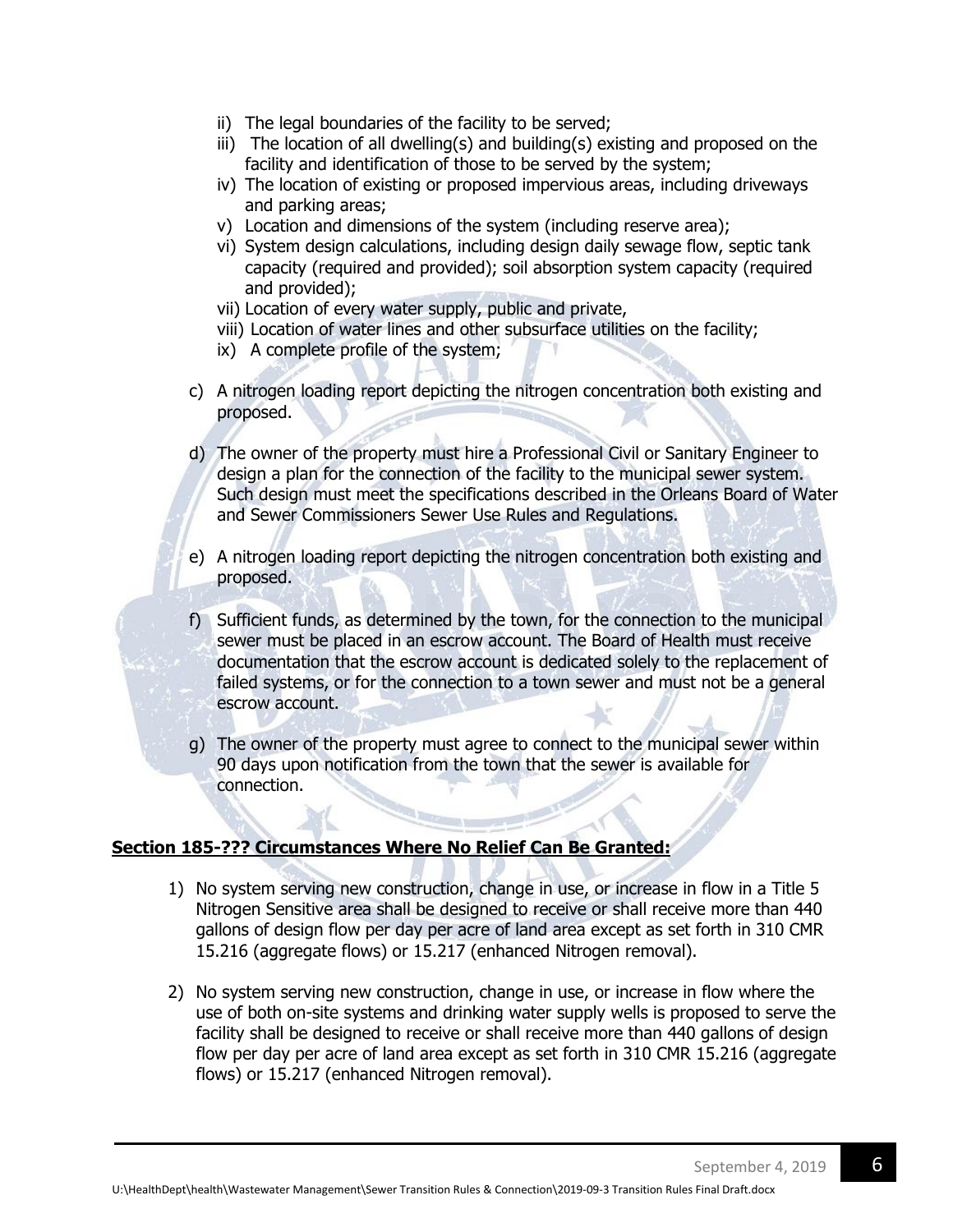- 3) No system can be increased beyond its approved capacity, as defined by this regulation, without receiving a variance from Title 5.
- 4) No increase in flow above what is allowed under Title 5.

#### **Section 185-???Circumstances Where No Relief Is Required**

1) Facilities with new septic systems constructed in compliance with Title 5, Orleans Subsurface Sewage Disposal Regulations and the Orleans Nutrient Management Regulations may increase the sewage flow in accordance with the provisions of the above stated regulations

#### **Section 185-??? Process for Seeking Transitional Relief**

- 1) Transitional Relief may be granted by the Board of Health for properties located in the Municipal Wastewater System, Phase I for required or voluntary upgrade of failed or nonconforming systems, new construction/change in use/increase in flow with design flows below 10,000 gpd. Such relief may be granted through these Transitional Regulations without obtaining variances from the Orleans Subsurface Sewage Disposal Regulations and/or Orleans Nutrient Management Regulations.
- 2) Every request for a variance shall be in writing and shall make reference to the specific provision of the Orleans Board of Health Regulations for Subsurface Sewage Disposal and/or the Orleans Board of Health Nutrient Management Regulations for which a relief is sought.
- 3) Notification:
	- a) No application for Transitional Relief shall be complete until the applicant has notified all direct abutters and abutters across the street by certified mail at his/her own expense at least ten days before the Board of Health meeting at which the request will be on the agenda. The notification shall reference the specific provisions of 310 CMR 15.000 and/or the Orleans Board of Health Regulations for Subsurface Sewage Disposal from which transitional relief is sought.
	- b) It shall be the responsibility of the applicant to notify the property owner (if different than the applicant) of the request for a Transitional Approval.
- 4) Applications
	- a) All applications for relief must be submitted in writing on a form provided by the Orleans Board of Health.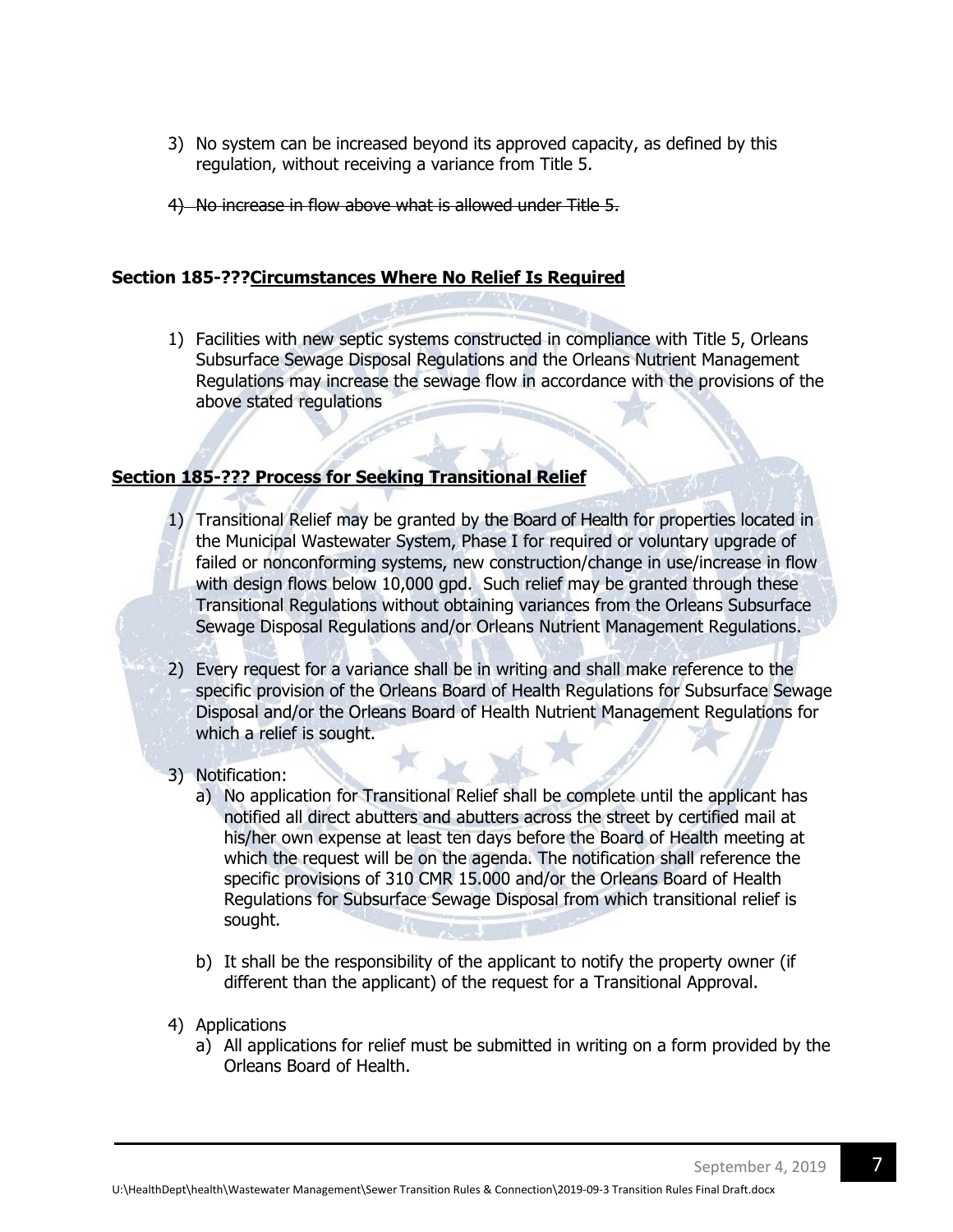#### **Section 185-??? Review Criteria**

[1\)](http://ecode360.com/print/14201817#14201817) Transitional relief to the provisions of the Orleans Board of Health Regulations for Subsurface Sewage Disposal and/or the Orleans Board of Health Nutrient Management Regulations shall be granted only when in the opinion of the Orleans Board of Health:

- a) The person requesting the relief has established that a level of environmental protection which is at least equivalent to that provided under 310 CMR 15.000, Orleans Board of Health Subsurface Sewage Regulations, and the Orleans Nutrient Management Regulations can be maintained without strict application of the provisions from which the variance is being sought. In making this determination the Board of Health will take into account structural integrity, depth to groundwater, separation to wells, wetlands, and drainage systems discharging into wetlands.
- b) The person requesting the transitional relief must meet the conditions set forth in Section 185 - ??? Transitional Relief To The Repair Of Septic Systems Located In The Municipal Wastewater System, Phase I or 185-??? Facilities For Which New Construction, Change In Use, Or Increase In Flow Are Proposed.
- c) The person requesting the relief has established that the enforcement there of would do manifest injustice; provided that the decision of the Board of Health shall not conflict with the intent of these regulations.
- d) For new construction, change in use, or increase in sewage flow the proponent must demonstrate how the project will be beneficial to the community.
- e) Transitional Relief shall not be granted for:
	- i) Upgrade proposals which include the addition of new design flows to a cesspool or privy.
	- ii) The addition of new design flows above the existing approved capacity of a system constructed in accordance with the provisions of 310 CMR 15.000 or the 1978 Code.
	- iii) New construction, change in use, or increase in flow in a Title 5 Nitrogen Sensitive Area (DEP Zone II's), or a property served by a septic system and private potable water well beyond a design flow of 440 gpd/ acre or ratio thereof shall be allowed.

# **185 – ??? Sewer Connection Regulation**

1. The owners of all houses, buildings or properties used for human occupancy, employment or recreation or structures which in any way generate wastewater flows, situated within the Town of Orleans and abutting on any street, alley or right-of-way in which there is located a public sanitary sewer line of the Town of Orleans, shall be required to connect to the same by building a sewer as defined in the Town of Orleans Sewer Regulations. Such connection, unless otherwise specified, shall be within one